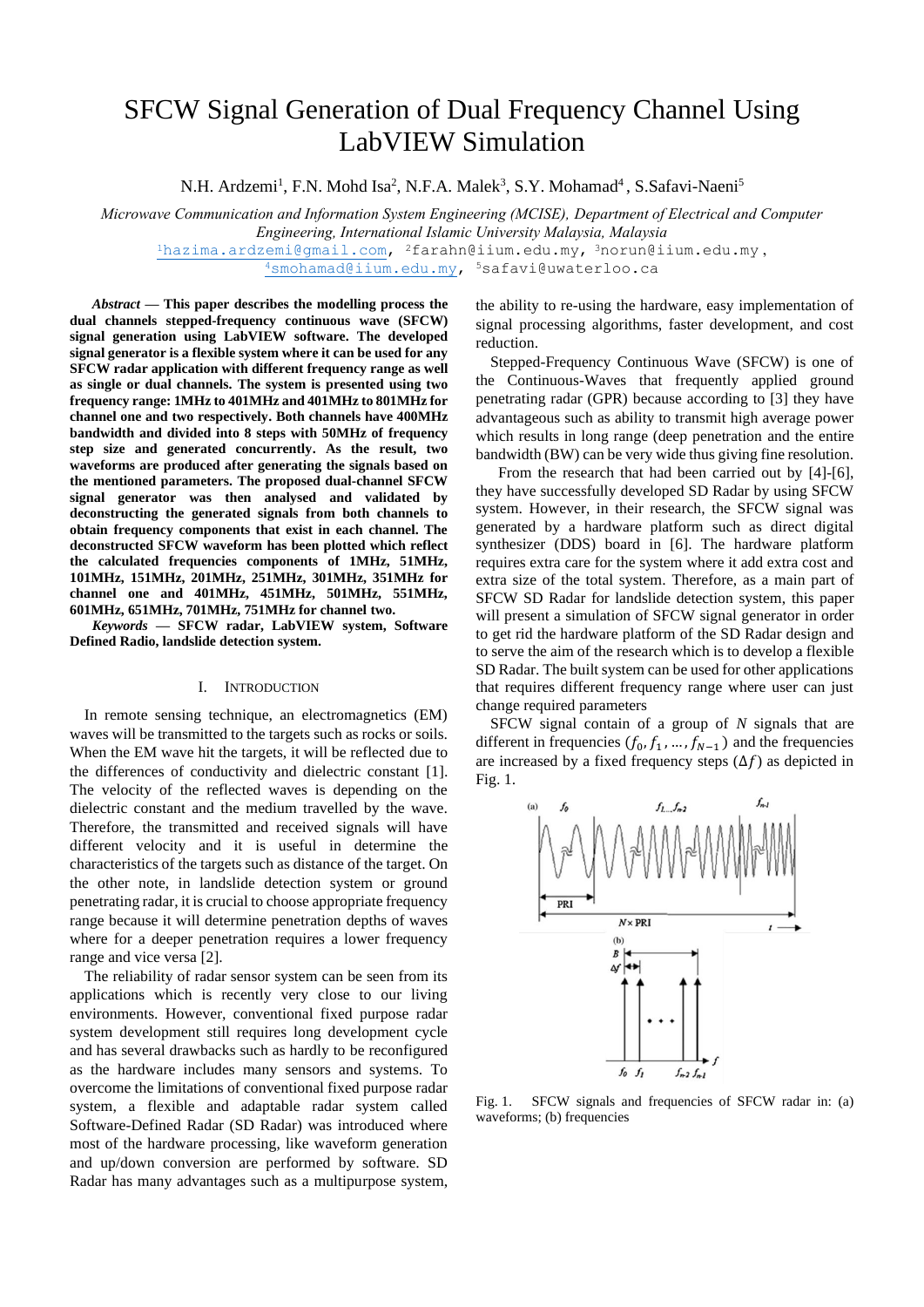## II. SFCW SIGNAL GENERATOR DESIGN

As a part of software defined radar system project to detect landslide for early warning system, this paper presents the simulation of SFCW signal generator. The intention of the mentioned project is to reduce the number of hardware involved in the system. This is because too much hardware involved will increase the complexity in troubleshooting, hard configuration, and increase the production cost per unit. In generating SFCW signal, direct digital synthesizer (DDS) and phase locked loop (PLL) are the common methods used in most studies because both methods are great in controlling frequency and phase of SFCW signal. However, their complexity of circuitry has limit them for troubleshooting works especially when they are embedded on the board. Therefore, in this paper, SFCW signal being generated by employing the LabVIEW software. The consideration of using LabVIEW software because it offers graphical programming which make programming and debugging much easier. The SFCW signal generated using LabVIEW 2018 software version in a HP Laptop with the following specifications installed:

- 1) Intel® Core ™ i7
- 2) 8GB RAM
- 3) NVIDIA GeForce MX250

This paper presents a simulation to generate dual frequency channels of SFCW signals in waveforms and frequencies according to Fig. 1. We propose dual frequency channel of SFCW signal generator because of the advantage of using multi-channel transmission. Usually, any application with wider bandwidth is suffering with the long transmission time and led to low sensing effectiveness. Thus, by splitting the spectrum into few channels, the transmission time can be reduced when all channels operate simultaneously.

This paper presents a dual channel of SFCW signals generator designed for large bandwidth application. So, it is impossible to see the generated SFCW waveform. However, we still can prove the generated signal is a SFCW signal by displaying the frequency components of the generated signals. On the other hand, the parameters value of the generated signal shall match with the expected parameters of SFCW signals to validate the generated SFCW signals. The parameters involved are listed in Table 1.

The designed SFCW signal generator acquire user to insert three parameters; start frequency,  $f_0$ , Stop frequency,  $f_{N-1}$ and number of steps, *N*. While other parameters will be calculated based on the value of  $f_0$ ,  $f_{N-1}$ , and *N* inserted by user by using  $(1)$ ,  $(2)$ , and  $(3)$ .

$$
BW = f_0 - f_{n-1} \tag{1}
$$

$$
\Delta f = \frac{BW}{N} \tag{2}
$$

$$
f_N = f_0 + N\Delta f \tag{3}
$$

TABLE I LIST OF PARAMETERS IN SFCW SIGNALS

| <b>Parameter</b>            | Symbol                 |
|-----------------------------|------------------------|
| <b>Start Frequency</b>      | I٥                     |
| <b>Stop Frequency</b>       | $f_{N-1}$              |
| <b>Total Bandwidth</b>      | <b>BW</b>              |
| Number of Frequency Steps   | N                      |
| <b>Frequency Step Size</b>  |                        |
| <b>Frequency components</b> | $f_N$ ; $N = 0,1,,N-1$ |

The system designed in this paper is tested for two frequency range. Channel one with frequency range of 1MHz to 401MHz while channel two with frequency range of 401MHz to 801MHz. Each channel has same number of steps, 8 steps, 400MHz bandwidth and 50MHz of frequency step size. According to (3) the generated SFCW signals must have 8 frequency components and separated with 50MHz between each other. Table I shows the parameters used to test the signal generator and expected value of frequency components in each channel.

TABLE II SUMMARY OF REQUIRED AND CALCULATED PARAMETERS IN SFCW SIGNALS

|                                                         |                  | Value            |                  |  |  |  |
|---------------------------------------------------------|------------------|------------------|------------------|--|--|--|
| Parameter                                               | Symbol           | <b>Channel 1</b> | <b>Channel 2</b> |  |  |  |
| Frequency Range                                         |                  | $1 - 401$        | $401 - 801$      |  |  |  |
|                                                         |                  | (MHz)            | (MHz)            |  |  |  |
| Total Bandwidth                                         | BW               |                  | 400MHz           |  |  |  |
| Number of Frequency Steps                               | N                |                  | 8                |  |  |  |
| <b>Frequency Step Size</b>                              | $\Delta f$       | 50MHz            |                  |  |  |  |
| <b>Expected Value of</b><br><b>Frequency Components</b> | $f_{\rm 0}$      | 1MHz             | 4011MHz          |  |  |  |
|                                                         | $f_{\mathbf{1}}$ | 51MHz            | 451MHz           |  |  |  |
|                                                         | $f_2$            | 101MHz           | 501MHz           |  |  |  |
|                                                         | $f_3$            | 151MHz           | 551MHz           |  |  |  |
|                                                         | f4               | 201MHz           | 601MHz           |  |  |  |
|                                                         | f5               | 251MHz           | 651MHz           |  |  |  |
|                                                         | f <sub>6</sub>   | 301MHz           | 701MHz           |  |  |  |
|                                                         | f7               | 351MHz           | 751MHz           |  |  |  |

In LabVIEW software, the user interface is the front panel. From the front panel in Fig. 2, besides of having three inputs to the system, three outputs are being displayed as well where user can view the constructed SFCW waveform in the first graph, and the frequency components of the generated SFCW signals in the second and third graph for channel one two respectively.

The existing function from LabVIEW software make the programming easier. There are few functions that can be used to generate signal in LabVIEW. However, in this paper, SFCW signals are generated according to (3) by using 'Simulated Signal' express VI from LabVIEW software as shown in Fig. 3. The express VI is used because it has combined required parameters to generate the signals in one window which make the programming circuit simple and ease the debugging work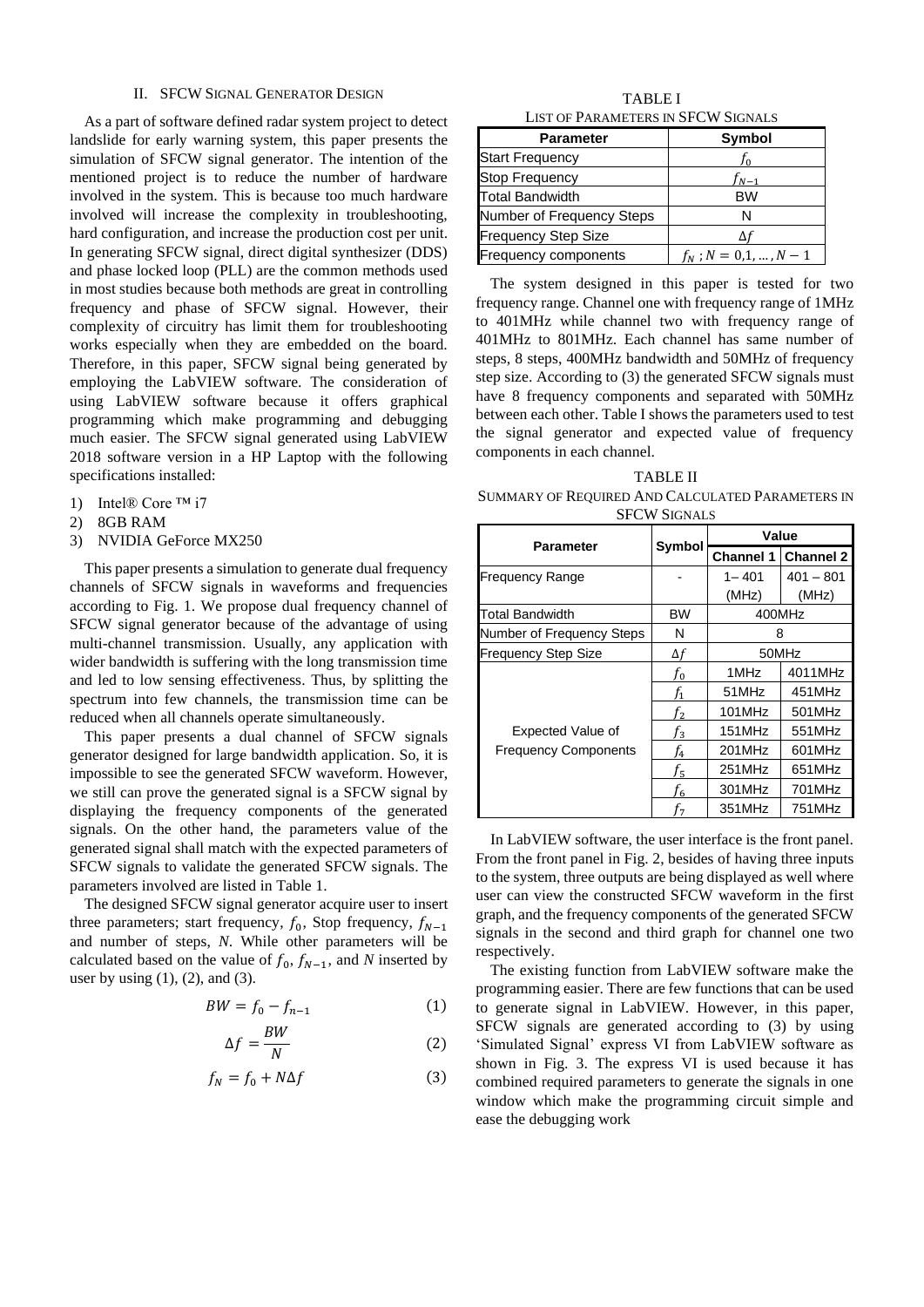

Fig. 2. Front Panel of LabVIEW

The SFCW signals are generated in while loop following mathematical formula in (3) where the condition is set to stop when the frequency component,  $f_N$  is greater than the stop frequency,  $f_{N-1}$ . By using this method, the signals are constructed for each frequency component and repeated with increasing frequency according to the frequency step size until it meets the condition. The SFCW signal for both channels are generated concurrently using different express VI and plotted on the same graph.



Fig. 3. Generating SFCW radar signal using LabVIEW software

As mentioned earlier, SFCW signals can be identified by deconstructing the waveform into frequency components. It could be done in LabVIEW software by using 'Spectral Measurement' express VI as shown in Fig. 4. The express VI allow us to measure the power spectrum of the signals and return the signal in the form of frequency components. In this paper, the returned power spectrum is being plotted on the front panel shown in Fig. 2.



Fig. 4. Performing spectral measurement for the SFCW radar signal

### III. SIMULATION RESULT

The SFCW signal generator has been tested for two different frequency bands by using two channels with same number of steps as summarized in Table II. There are two outcomes from the simulation. The first outcome is the generated SFCW signals from channel one and channel two which can be seen from Fig. 5. However, due to large bandwidth used, it is hard to identify the waveform produced.

To identify the signals generated, power spectrum of both channels has been measured to deconstruct the waveforms into frequency components and the frequency components of the generated signals must agree to the expected value of frequency components tabulated in Table II. From the spectral measurement process, the second outcome is expected from frequency components exist in the signals. From the simulation, all frequency components present in the generated signals has been plotted accordingly and presented by black, red, green, blue, yellow, pink, orange, and purple spikes as shown in Fig 6 and Fig. 7.

However, in the power spectrum plotted for channel one and channel two, it can be noticed that the noise floor exists for both channels. According to [7], the noise floor of the power spectrum is depending on the step size,  $\Delta f$ , of the spectrum which in turn controlled by the sampling rate and number of samples. In other word, the noise level at each frequency line reads as if it were measured through a  $\Delta f$  Hz filter centred at the frequency line. Nonetheless, the noise floor in this paper is not a concern as it does not bring any impact to the SFCW radar signals simulated.

Fig. 6 and Fig. 7 show there are 8 frequency components exist in the generated signals from both channels. Each of the frequency components are separated by 50MHz of frequency step size and exist in the frequency range in each channel. Table III summarise the value for all frequency components exist in both channels.